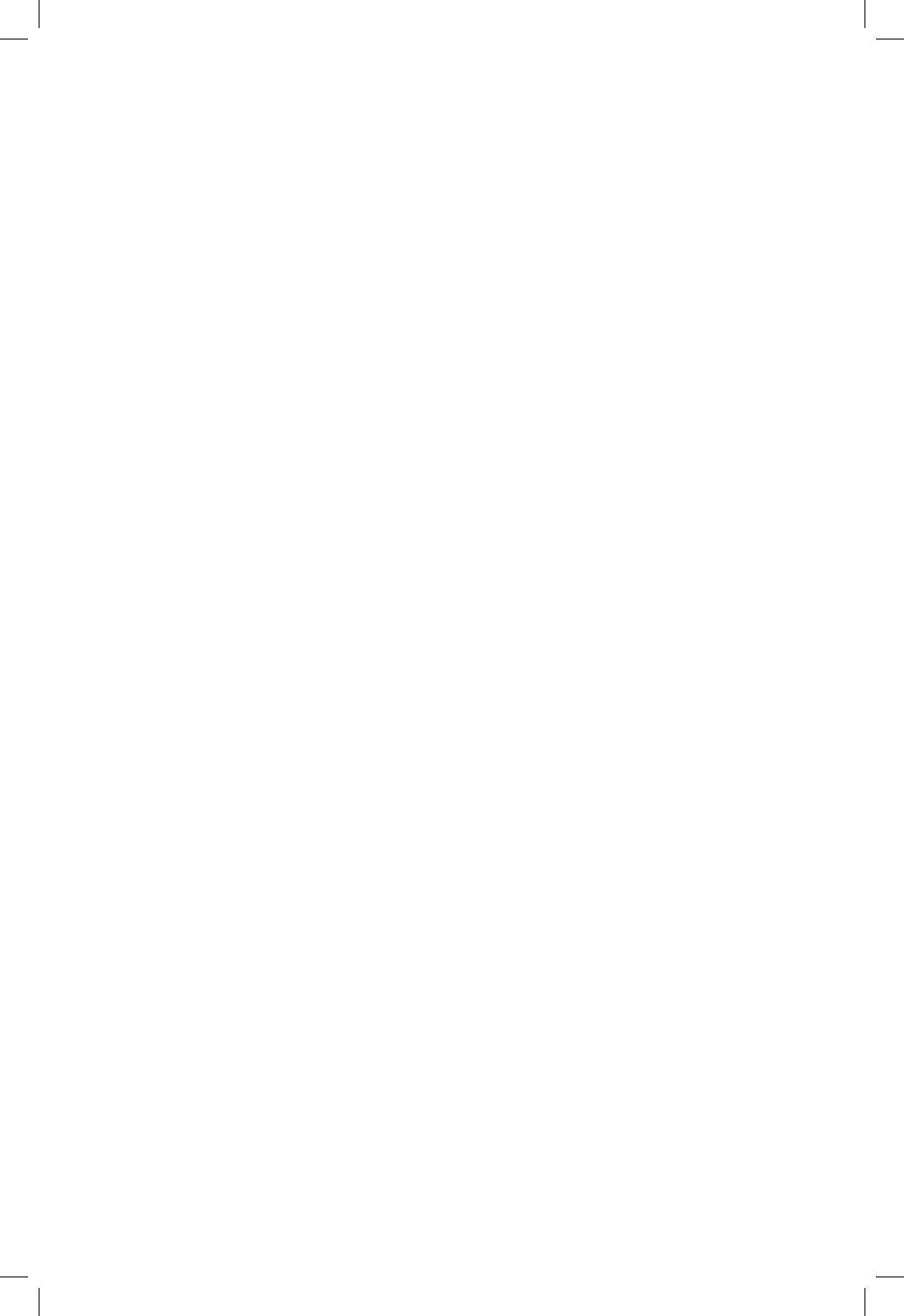# Introduction

In the introductory section I focus on my own personal inspiration and motivation to become a conscious investor – a 100% impact investor. In the second section, I dive deeply into the 100% impact investing community to give the reader a sense about the depth and breadth of this movement, about the intention of many of the 100%ers, and about some of the innovations we are all working on. In the third and last section I reflect on some of the ancient principles that are also applicable to conscious investors and bring them alive with examples and quotes from 100%ers.

I want to acknowledge that many people have been influencing and guiding my thinking, my awareness, my journey towards consciousness. There are too many to mention individually, but I feel deep gratitude towards all of them.

## My inspiration

Throughout my life, my mother has been one of my deepest inspirations. She is now 89 years old, and recently we have been enjoying our little rituals like visiting a nearby monastery – where she prays and I meditate – or sitting on our balcony exploring questions of life and death and the impermanence of it all. Even though my mother's life has been challenging at times, she joyfully lives in the present and has never lost her optimism. I thank her for inspiring me to lead a joyful and impactful life.

Exploring the mountains all over the world has been a tremendous source of regenerative energy for me – from my teenage years through adulthood. I now realize that roaming through the Alps during my formative years was a form of deep meditation. I love the opportunities for being, reflection, observation, alertness, and oneness during ski touring adventures in the Canadian Rockies, Japan, or Austria. When I get a chance to ski big lines, it is as if the mountains ski me, not the other way around.

Co-creating our journey of impact with my partner Lisa has been a privilege and a rich adventure. I knew that we were meant to be together when we first met over four decades ago. I am grateful for the many joint opportunities for deeper and more meaningful impact that I could not have had on my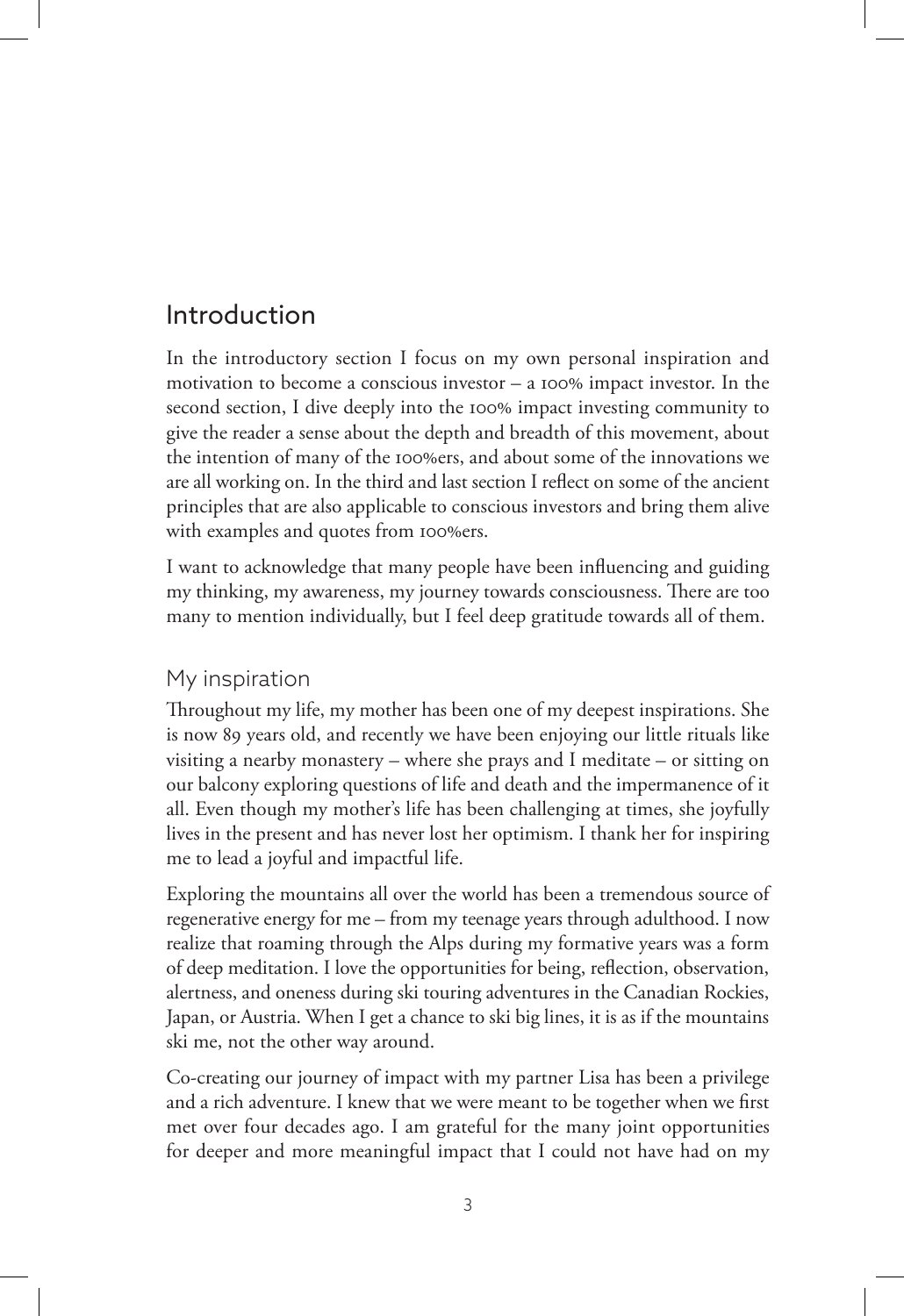own, like co-founding and developing KL Felicitas Foundation (KLF),<sup>1</sup> our family foundation; moving our portfolio to 100% impact; co-founding global networks like Toniic<sup>2</sup> and the 100% Impact Network;<sup>3</sup> and co-founding and developing accelerators for impact entrepreneurs in India, Austria,<sup>4</sup> and Hawaii.<sup>5</sup>

And what a joy to play an active role in the lives of our children, particularly as they have explored their own paths. They have been an inspiration on many levels. We recently embarked on a multi-year journey, moving our 100% impact portfolio to a 100% thematic portfolio focused on climate change and social justice. We have started with the impact themes, and are debating the impact risk we want to take, which will generate the appropriate asset classes and expected financial return. We will offer up our portfolio as a modern thematic benchmark.

In the last 20 years, Lisa and I had an opportunity to take more time and to go deeper into mindfulness practices like meditation and yoga. Deepak Chopra was instrumental in introducing us to Vedanta, an ancient system of Indian Philosophy. Deepak guided us on our initial path to meditation. Now we are inspired by the practice of Vipassana, ten-day silent meditation retreats that enable us to observe the interaction of our subconsciousness with our consciousness, that help us recognize the stories that our brains are continuously making up, as such.

Yoga has become an integral part of my life: I am inspired by living a life of yoga, not just the practice of vinyasa: a life of yoga, which includes meditation, reflection, the study of spiritual texts, and the practice of ashtanga.

And I am inspired by the 100% impact investors, who don't see their investment portfolio as an intellectual exercise of maximizing their financial return or as a way to prove impact, but as an expression of who they really are, as an expression of the change they want to see. They are all conscious investors. What a privilege and honor to be able to co-create the future with them.

## My motivation

After a significant liquidity event and successful careers in Silicon Valley, we had to ask ourselves: What is the meaning of wealth? What are we going to do with the wealth that came our way? For us, wealth is a privilege that comes

<sup>1</sup> KL Felicitas Foundation website: www.klfelicitasfoundation.org.

<sup>2</sup> Toniic website: www.toniic.com.

<sup>3</sup> 100% Impact Network website: www.toniic.com/100-impact-network.

<sup>4</sup> Investment Ready Program website: www.investment-ready.org.

<sup>5</sup> Hawaiian Investment Ready website: www.hiready.net.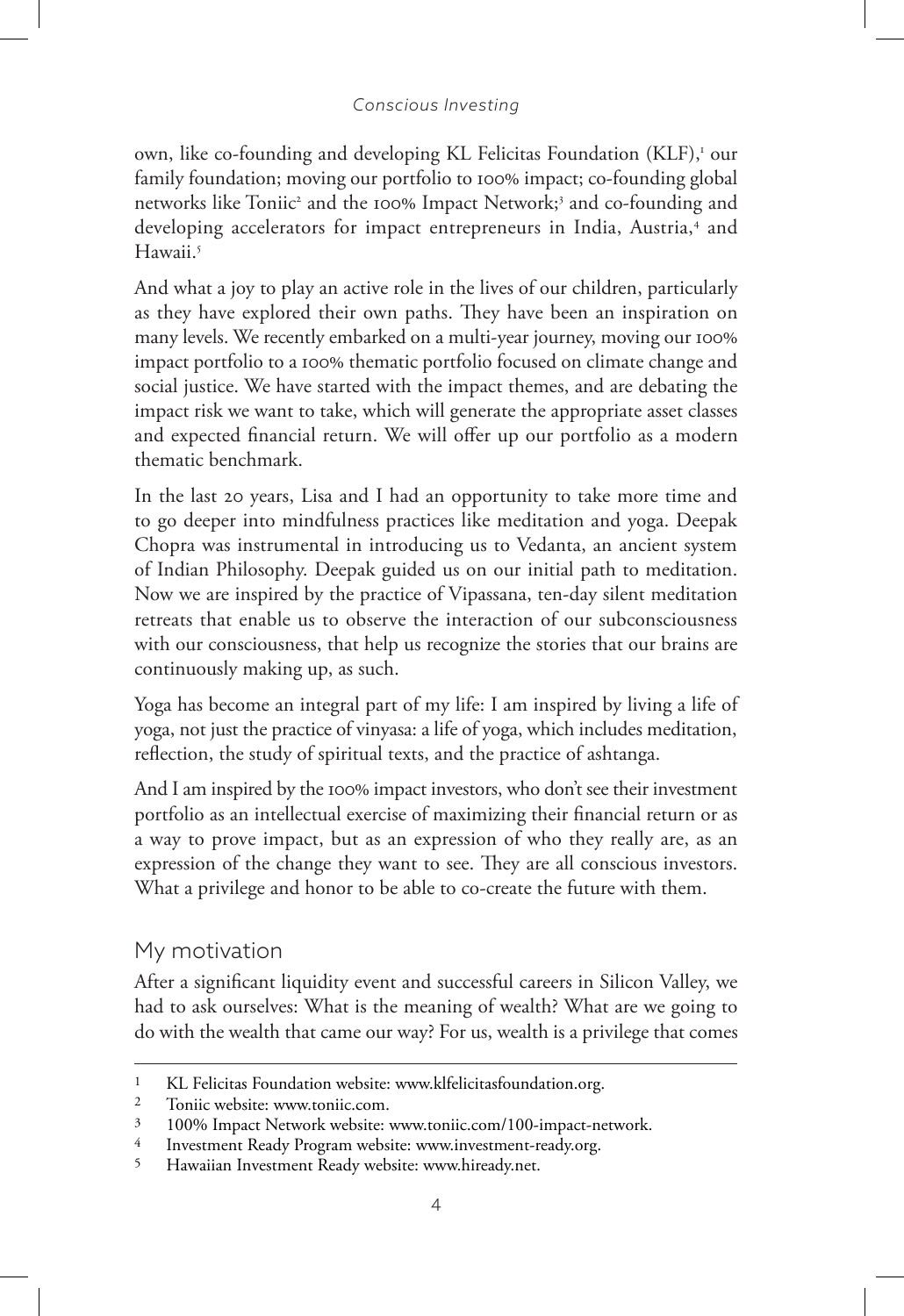with responsibility and accountability. We are committed to using our financial and non-financial resources to make a meaningful and positive contribution to humanity and the planet. We did not have a choice but to align our investment strategies with our values.

Living a life of awareness automatically leads to holistic inclusion of all activities – including investing. Once you are on the path of awareness and consciousness, there is no turning back. To me, living a high integrity life means living true to my life's purpose, which is to serve humanity and the planet.

Transformation starts from within. A major part of my motivation comes from within. The quality and impact of our lives are a reflection of our inner state of being. Therefore, my mindfulness practice is of extreme importance to me, as it enables me to stay on my path of awareness and consciousness and to go deeper over time.

I am also motivated by trying to figure out how to change systems. I am a systems thinker. I have a Ph.D. in computer science. I have to constantly keep my brain in check, and remind it about the holistic nature of the universe, about the oneness of it all – as it tends to constantly segment and analyze things.

When you observe the systems on a global scale, it becomes evident that we are at the beginning of an unprecedented global transition towards more holistic sustainability – economically, socially, environmentally and spiritually – as humanity will have to learn how to live within the carrying constraints of a finitely resourced planet. All major systems will have to be re-conceptualized: the transportation system, the health care system, the education system, the food system, and – of course – the financial system.

The financial system has stopped serving the real economy and real people and now serves mainly itself. Are financial institutions doing things to provide a clear, measurable benefit to the real economy? Sadly, the answer at the moment is mostly no. Impact investing is one important leverage point to change the financial system.

We impact investors care about positive impact, not only financial returns. We are not buying into the old narrative of externalities and maximizing at all cost. We are creating a new integrated narrative that includes the consciousness and awareness of investors and their desire to leverage their wealth for good.

At the beginning of a major systemic change, sometimes we are capable of seeing the outcomes of that change, and sometimes we are not. It is fairly straightforward, for instance, to see the outcomes of the impending change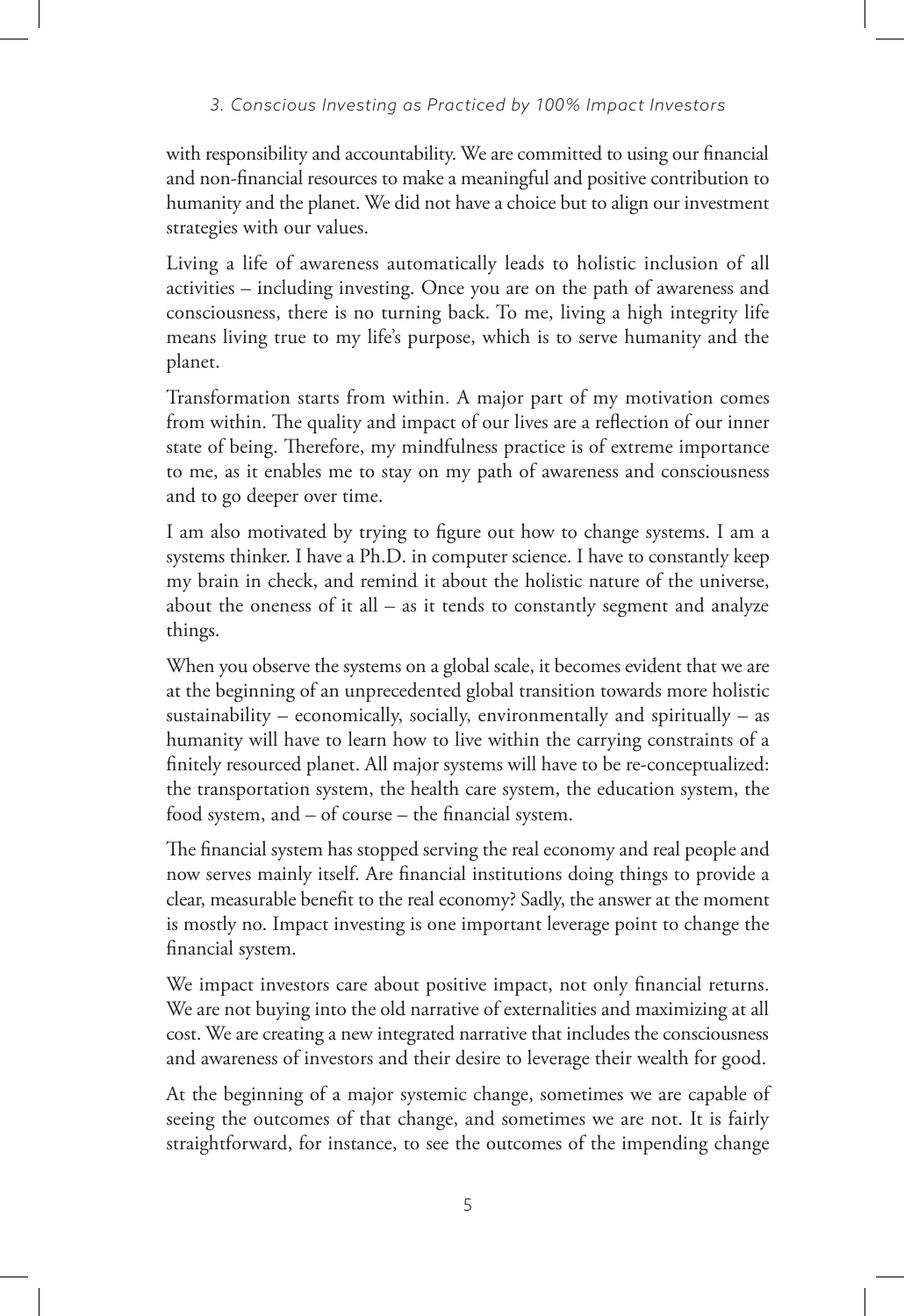of the transportation system from a fossil fuel and car ownership based model to a 'Transportation as a Service' model. The latter model will be based on self-driving electric vehicles, which are shared and not owned.

It is not easy, however, to see the outcome of the change of the financial system. Right now, we are called to imagine the new system, while still working in the old one. That's why impact investors today have to be bilingual: We have to speak the old language of Modern Portfolio Theory while inventing the language of the new system – including new paradigms, theories and methodologies.

# 100% Impact Investors

In the early 2000s, Lisa and I started asking the question of how to align our wealth with our values. At that point in time it was still difficult to find products that went beyond negative screening. And it was close to impossible to find intermediaries with the know-how to help us on our journey. As a matter of fact, we had to change advisors a couple of times before co-creating a value-aligned 100% impact intermediary. By the mid-2000s we were well on our way, with investments in micro finance and various products applying positive and negative screens. With our philanthropic capital, we started our first accelerator for impact entrepreneurs in India. And we did a few direct investments in social entrepreneurs all over the world, helping them not only with our capital, but also with our business know-how and global networks.

A little over a decade ago we decided to align 100% of KLF with positive impact. We took the novel approach of articulating a total portfolio strategy, i.e., we decided to overlay all asset classes with impact, as opposed to carving out a portion of our portfolio for impact. We finished our goal of aligning 100% of KLF's assets after seven years. Now investors can move to 100% impact much faster. Since then we have aligned our other investment entities with impact as well.

In the late 2000s we started sharing our approach with other investors which ultimately lead to the creation of Toniic, a global network of active impact investors. By that time, we were not the only ones going to 100%. There was a clear need to co-create a trusted community of asset owners who have committed to going all in. Lisa and I co-founded the 100% Impact Network in 2014 for that purpose. In 2015, we folded it into Toniic. It is now a subnetwork of Toniic.

Toniic members who fulfill the following requirements are invited to become members of the 100% Impact Network: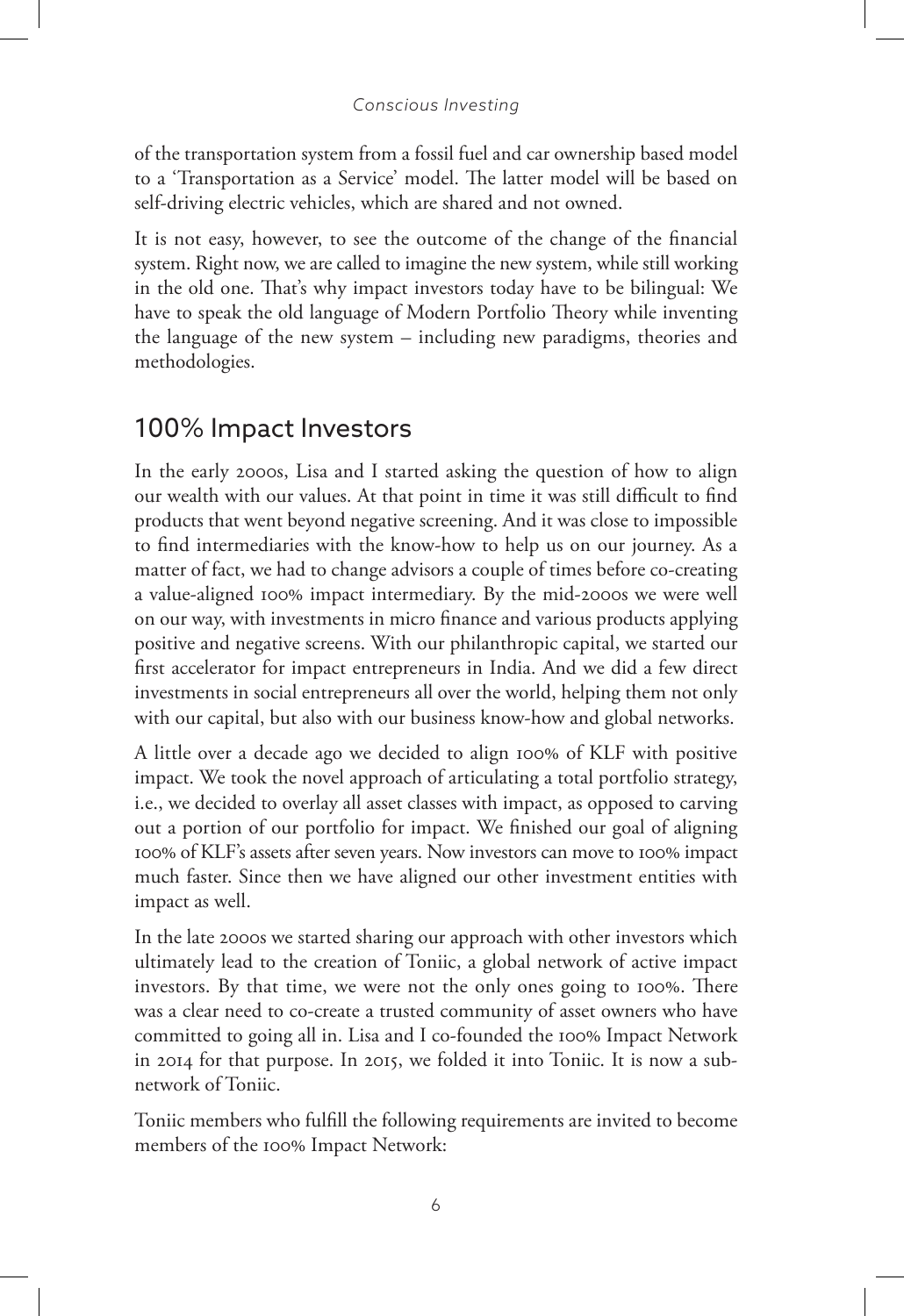- 1. they are principals
- 2. they make the commitment to move at least one of their portfolios to 100% impact
- 3. they commit to sharing their portfolio with the Toniic community

## Why did we create the 100% Impact Network?

The main reason we created the 100% Impact Network was to create a global network of trust: a network where its members deeply share their impactful lives, their impact portfolios, their challenges and opportunities, because they trust each other. 100%ers approach their interactions from a place of trust because they know it is good for them. They understand that when you are in a place of trust, your mind is more open, you have greater access to your mental, emotional, physical, and spiritual resources, and you're also able to think more clearly and make better decisions. Trust is the right strategy for uncertain times. When we keep investing in trust, both in ourselves and in the wisdom and capacity of others, we can bring about a saner world.<sup>6</sup>

Trust is associated with ambiguity. Most 100%ers are open to not knowing all the answers, and are comfortable with the uncertainties of designing transformational change initiatives. They profoundly trust themselves, the group and the process to navigate unchartered waters. This trust and comfort with uncertainty becomes the basis of their courage to take action.<sup>7</sup>

Trust makes deep sharing possible. Trust enables a system to sense and see itself.8 In our 100% gatherings, we are able to see and experience a shift of consciousness in the social field in real time – that is, the shift in quality of listening and interaction amongst our members.

## Who are the members of the 100% Impact Network?

The 100% Impact Network is attracting asset owners from all over the world: from Australia, Hong Kong, Singapore, South Korea, South Africa, Middle East, Europe, and North America. Many of its members are taking leadership roles in their region. Members have committed between \$1m and \$1bn to impact, cumulatively over \$4bn. There are about one hundred 100%ers;

<sup>6</sup> Dawa Tarchin Phillips, 'Teachings for Uncertain Times', www.tricycle.org (February 2017).

Barrett C. Brown, 'The Future of Leadership for Conscious Capitalism', MetaIntegral Associates (October 2013).

Otto Scharmer, *Leading from the Emerging Future* (Berrett-Koehler Publishers, 2013).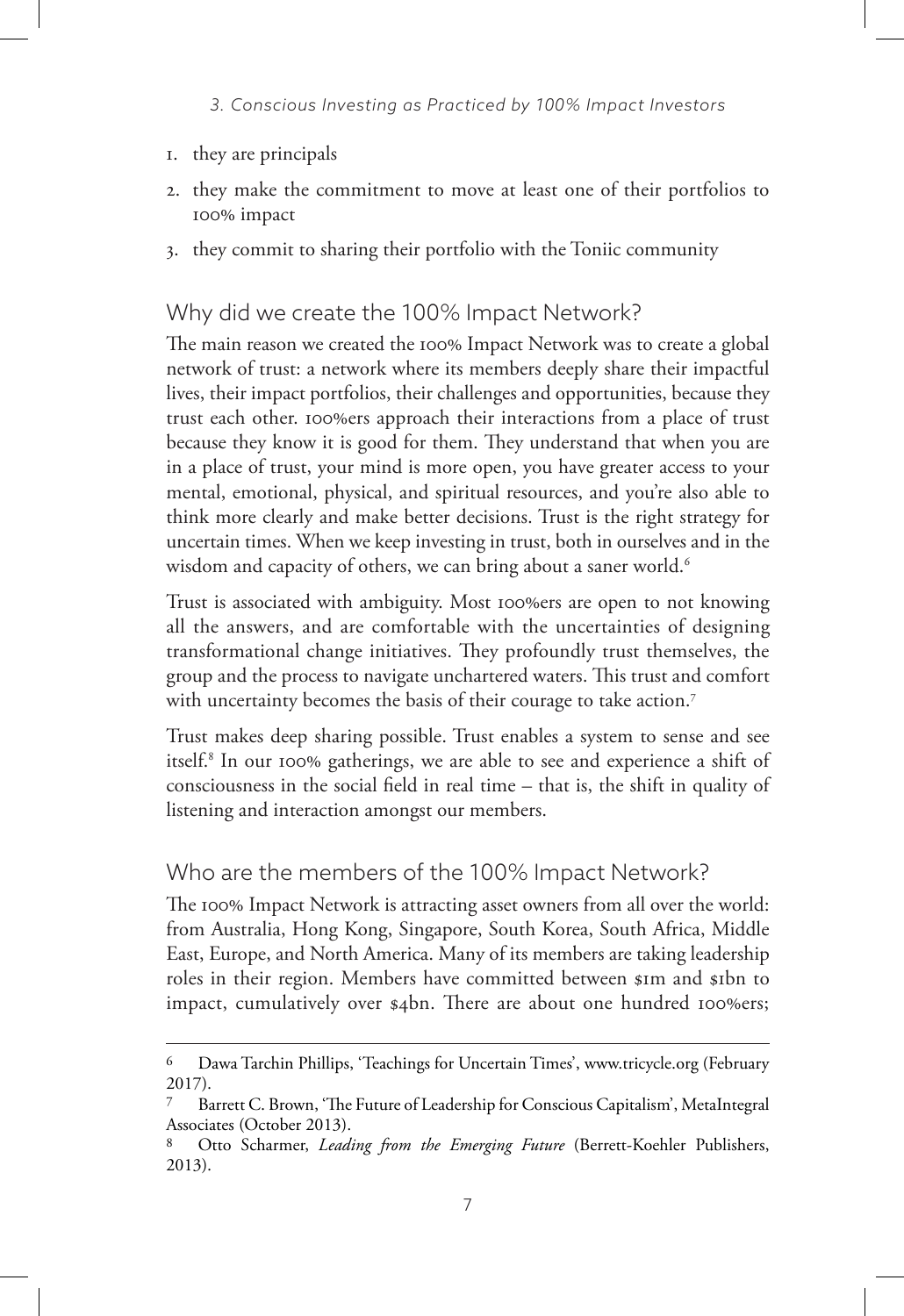they are (ultra) high net worth individuals, family offices, foundations, and endowments.

What binds us together is the intention of aligning 100% of our portfolios with positive impact, the mindfulness of leading an impactful life, and the desire to change the financial system.

Many 100%ers live in regions with challenging geopolitical realities. I am continuously inspired by them choosing to be humanists first; humanists who deeply care about humanity and the planet. I am inspired by 100% father and daughter teams, 100% husband and wife teams, 100% multi-generational family offices, 100% systemic thinkers, and by members who choose to lead their geographic region by example.

Many next gen'ers are finding a great community of like-minded people within the 100% Impact Network, as they are asking the questions of value alignment in sometimes complex family environments.

## *Talia Arnow and Eric Rassman summarize their intention in the following manifesto:*

We all have the possibility to chart a new course for humanity. We are globally aware, educated, technology savvy, civically minded, wealthy, and conscious. Yet, the way we are acting, relating, and investing does not sufficiently reflect this new level of awareness or power. We are still operating from a model we inherited that perpetuates siloed, unconscious and ego-centered solutions that are responsible for the existing inequality, environmental destruction, and conflict. It is up to us to take ownership of changing our trajectory, and forge a viable and thriving future. A group of us is creating a safe and supportive space, where we are holding each other accountable to taking this on. We are starting by looking deeply within ourselves to discover what's preventing us from taking true ownership of our future instead of maintaining the status quo. We believe that as we look within, we will find universal fears: fears of rejection, embarrassment, being exposed, and being alone. We will also discover who we really are and what we value, giving us the opportunity to align our values with our actions, and invest our money to shape a new path toward a caring economy. We know this is unknown, but what else is there to do? The future depends on us. If we don't take ownership of creating the future we want and need, nobody else will.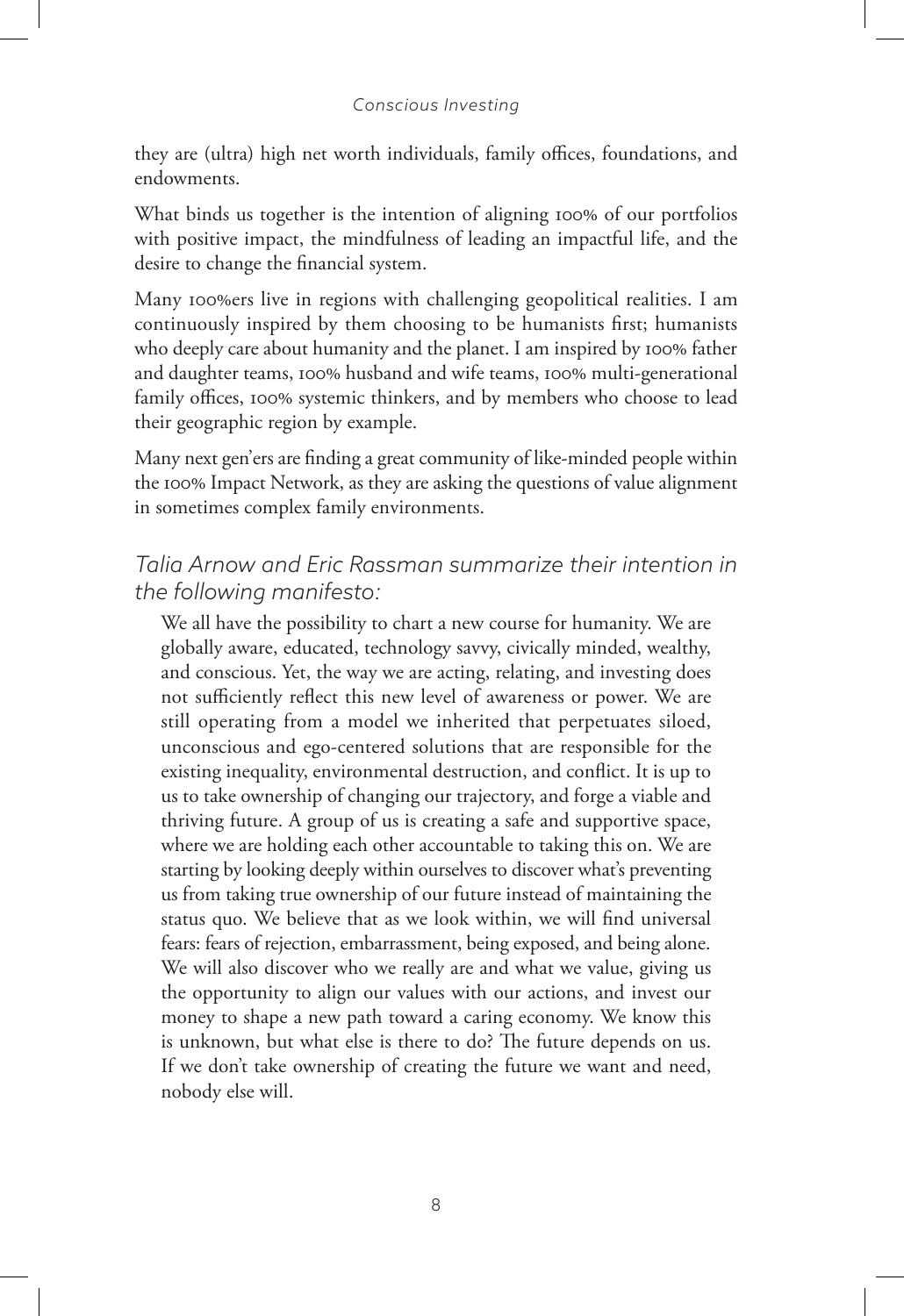### What motivates 100%ers?

100%ers are conscious impact investors, holistic and aware. They moved from being driven by the fear of losing money to the joy of making a positive contribution. They moved from the tyranny of **or** (either making money **or** having impact) to the genius of **and** (having holistic returns, financial **and** impact). They would not be able to do it any other way. They are all in. They are not hedging. They understand that impact investing involves the mind and the soul, as investing only with your mind does not lead to meaningful impact; and investing only with your soul most likely results in significant financial losses.

## *Let's hear from a couple of 100%ers:*

### *Jim Villanueva:*

Impact investing has been a natural outgrowth of my spiritual path. Over the course of 20+ years of meditation practice, certain truths have become obvious and unavoidable. The illusion of a separate self independently maximizing personal gain has been increasingly dissolved, and the truth of the connectedness of our human family (and our environment) has become clear. At first, the intention to make a positive impact in the world manifested as a matter of conscience. My wife, Sherry, and I didn't want to profit from business activities that were detrimental to people or the environment. Over time, it evolved into a moral imperative to intentionally align our entire lives with the love and wholeness that we experience as our deepest truth. Financially, we've dedicated 100% of our assets to impact. We're also experiencing the joy of aligning our work lives with the positive impact we seek to have in the world. We're continuing to learn what it means to live 100% for impact, and the joy and camaraderie we feel on the journey tells us we're heading in the right direction.

## *Mariana Bozesan and Tom Schulz*

Tom and I are part of the post-post-modern generation and human potential movement that seeks to integrate financial sustainability with the ideals of the Cultural Creatives, the 1968 generation. The integration of sound financial, economic, environmental, and governance criteria with geopolitical sustainability for the benefit of all is, therefore, a must. Hence, our investment activities had to go hand in hand with and be a reflection of our personal growth activities, our heart and soul. We wanted to selfactualize through the integration of all our activities, not just the financial, the business, the philanthropic one, but also consciousness evolution. Our investment motto became the six Ps: The Parity of People, Planet, Profit,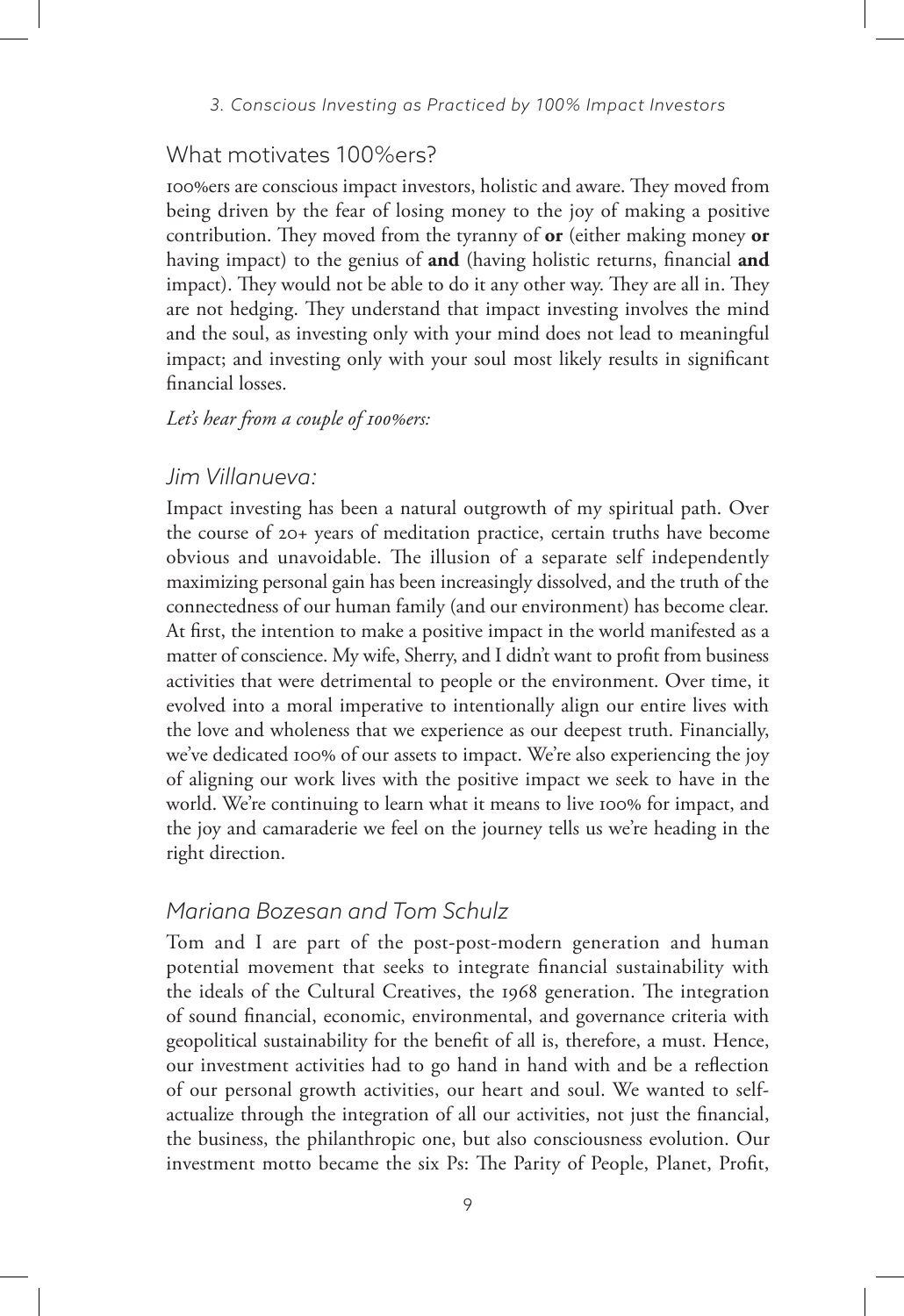with Passion and Purpose. Soon, we discovered Ken Wilber's Integral Theory and were thrilled about its simplicity, comprehensiveness, and elegance. We use it to develop our own integrated way of life and to de-risk our investments. We call it the Theta Model and have successfully applied it in all our investments since the turn of this century. Joining the 100% Impact Network early on opened the door to a peer group of like-minded people that share the same goals.

How does the 100% Impact Network support its members? The 100% Impact Network supports and helps its members with:

- 1. Designing and implementing their 100% impact portfolio
- 2. Supporting them on their mindfulness journey
- 3. Helping them with their deep and systemic impact

100%ers participate regularly in gatherings around the world to experience deep personal sharing; during these sharing sessions, we engage in profound giving and receiving, becoming very vulnerable in that process. Choosing to open up and giving freely of ourselves has the unique quality of compounding impact.

In order to encourage vulnerability, we create safe, confidential containers for its emergence. These safe spaces allow us to prototype new behaviors, new mindsets, and new cultures of collaborating across boundaries – spaces of profound collaborative renewal, that allow us to learn from the emerging future.

The opening up is what often reveals and creates the potential for impact. Sharing opportunities and sharing perspectives allow each of us to see the bigger picture of possibilities, allow each of us to put more of the puzzle pieces together, without knowing what the box top picture looks like.

The journey towards aligning the inner and outer lives can be isolating and unknown territory. The questions we are asking are not questions that most people are asking. A group setting where others are asking similar unusual questions can reassure the seeker that they are on the right track and that there are other kindred spirits out there to join with. It can reassure, and can make one feel less isolated in a world where self-gain, unconscious profit maximization, and materialism are commonly held assumptions.

A shared intention of unabashed expression is also an important element. When we come together in this way, empathy and inspiration soar. It is truly incredible what springs forth from humans who feel fearless and supported.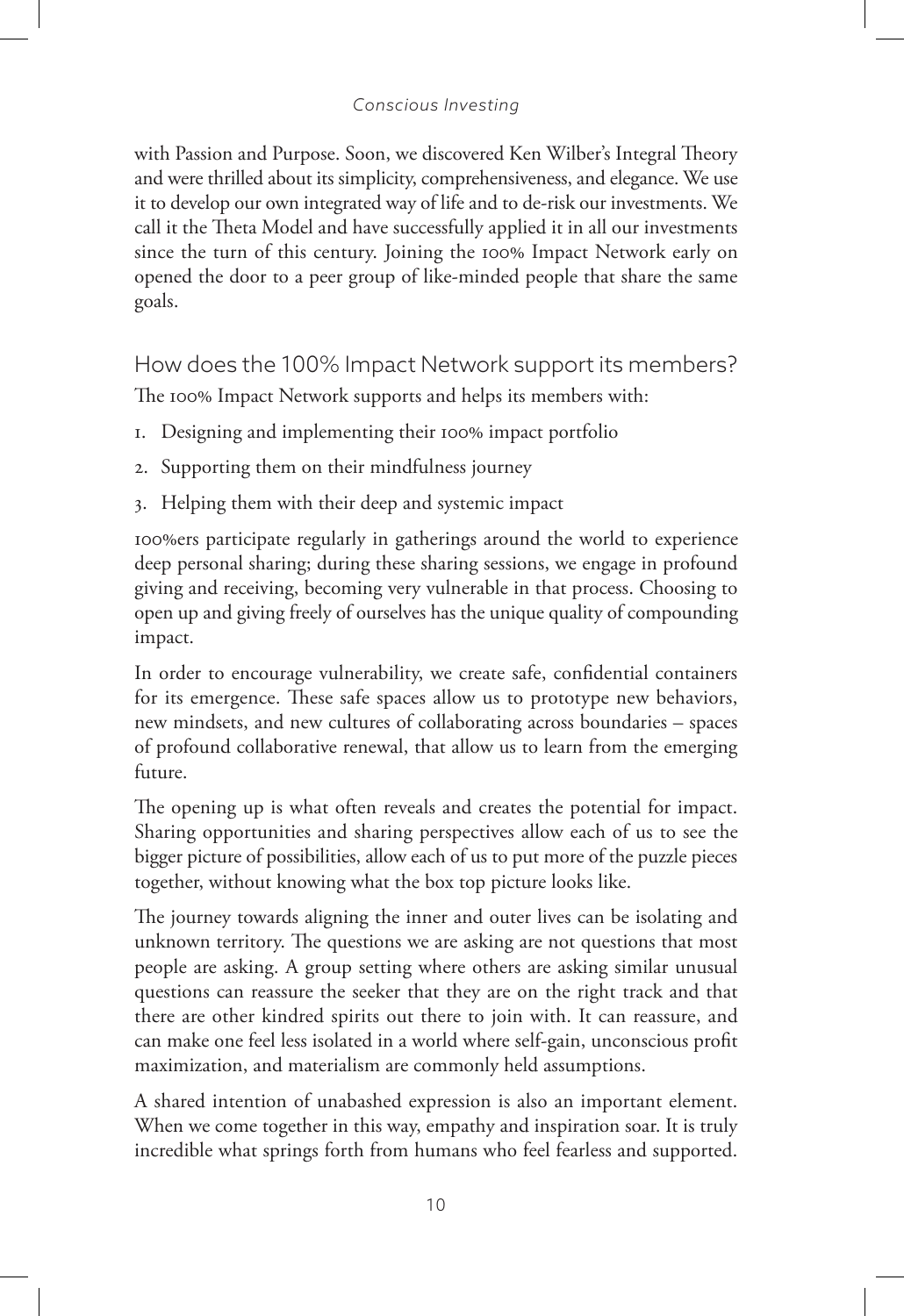In these cultivated, safe containers of well-intentioned minds, deep healing, self-acceptance and understanding occur that can shift an entire life's impact trajectory.9

During the 100% gatherings, we use these sharing sessions for portfolio deep dives and impact deep dives. During portfolio deep dives, the presenter not only goes into the details of his/her impact portfolio like asset classes, impact themes, liquidity constraints, financial and impact return expectations and alike, but also into the 'why', the intention behind the portfolio.

During impact deep dives, the presenter explores the impact of either a single investment, an impact theme, or the whole portfolio. Many of these discussions lead to the deeper exploration of systemic change.

What are some of the innovations 100%ers are working on?

100%ers are working on many systemic topics that together have the potential of changing the financial system. Let me briefly mention a few.

*Portfolio approach and impact management*

- All 100%ers are taking a portfolio approach to impact; most of them start with asset class allocation and then overlay each asset class with impact; some start with impact themes and then decide which asset classes to invest in – based on availability of product, liquidity constraints, and impact risk.
- All 100%ers share a deep commitment to managing impact. They are using the open source Toniic Impact Portfolio Tool to document and share their investments and the impact of their investments, expressing intended and achieved outcomes and outputs, and how these investments map to Sustainability Development Goals and their Theory of Change.
- Toniic's T100 project is a multi-year study of the portfolios of over one hundred 100%ers. It includes periodic reports, issue briefs, videos and podcasts, and the Toniic Diirectory, a peer-sourced directory of over 1,100 impact investments across all asset classes. The directory is searchable by impact categories, impact themes, asset classes, management structure, liquidity profile, and impact geography, and is available at www.toniic. com/t100.

<sup>9</sup> Email exchange with Gino Borges.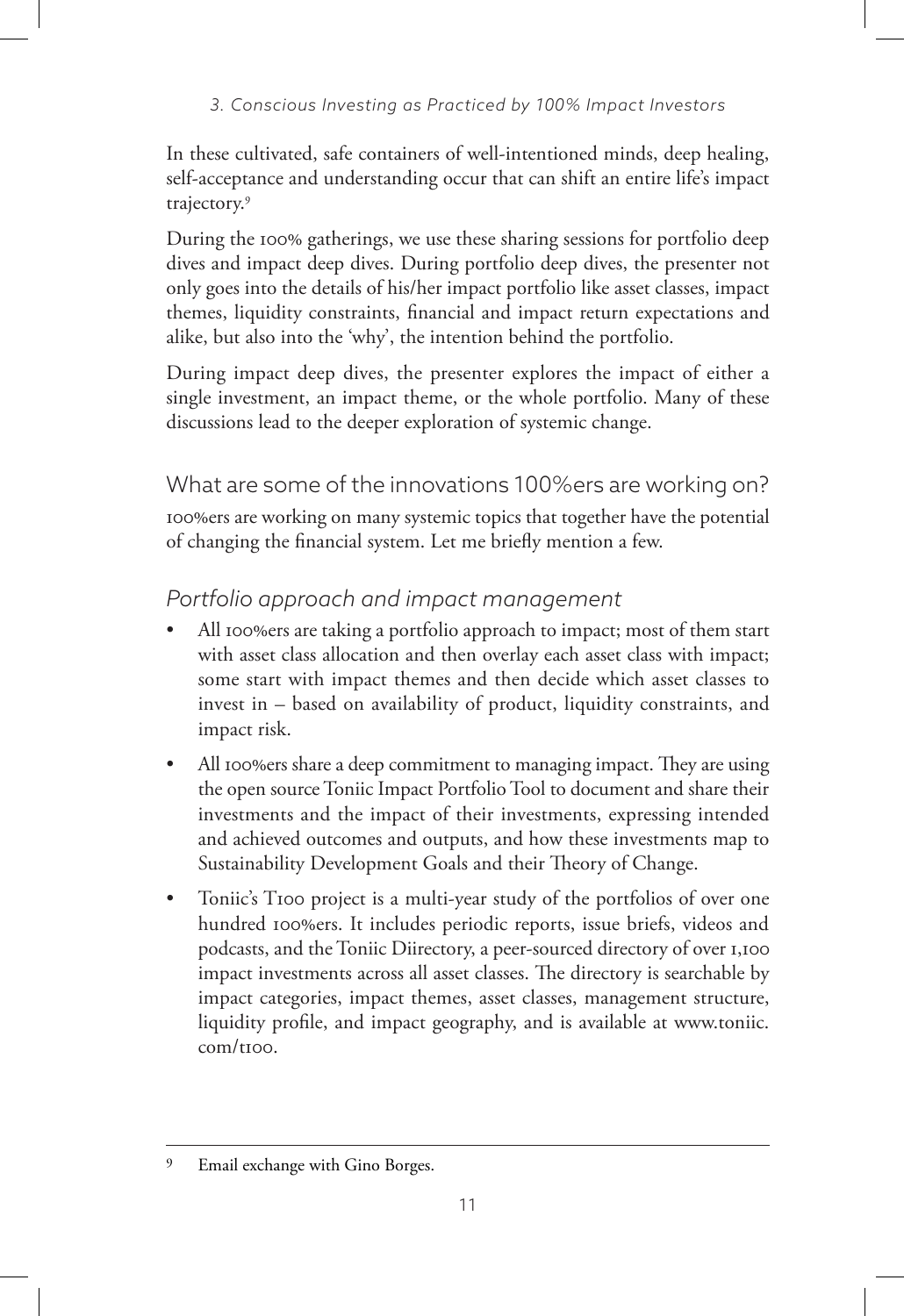## *Democratization of Impact Investing*

- Today impact investing is mostly the domain of wealthy individuals, foundations, and endowments. Non-accredited investors and/or retail investors are not yet able to meaningfully participate in this new way of investing – because of a lack of products, a lack of access to products available only to more affluent investors, a lack of impact advisors serving that segment of the market, and a lack of transaction platforms.
- Many 100%ers are engaged in enabling the democratization of impact investing by supporting and funding new exchanges like the Social Stock Exchange; by funding crowd funding, crowd equity funding, and movement building platforms; and by helping develop retail products.

## *New financing approaches*

The desire for sustainable long-term impact with the appropriate financial return is driving much needed innovation in new investment vehicles like social impact bonds, new impact term sheets like the Demand Dividend, and innovative approaches to blending different types of capital like commercial and subsidized capital, or loan guarantees and loans.

## *Research*

- The investing world seems to be stuck on Modern Portfolio Theory: a theory that is 65 years old; a theory that is clearly inadequate to address major systemic issues of our times – including climate change, social justice, inequality, and global poverty; a theory that conveniently calls these systemic issues externalities.
- Even though behavioral biases of investors have been acknowledged by a small minority of theoreticians – resulting in Behavior Portfolio Theory – there are no systematic attempts to include impact risk and return into a Post-Modern Portfolio Theory, that would allow impact investing practitioners to understand the relationships, dependencies and causalities between impact risk and return, and financial risk and return, the dependencies between asset classes and impact themes.
- One of the major hurdles of enabling researchers to examine these dependencies is lack of adequate data. Toniic – as part of the T100  $project^{\circ}-$  has committed to working with multiple research institutions on longitudinal studies to develop new analytical frameworks and

<sup>10</sup> Toniic T100 Website: www.toniic.com/t100.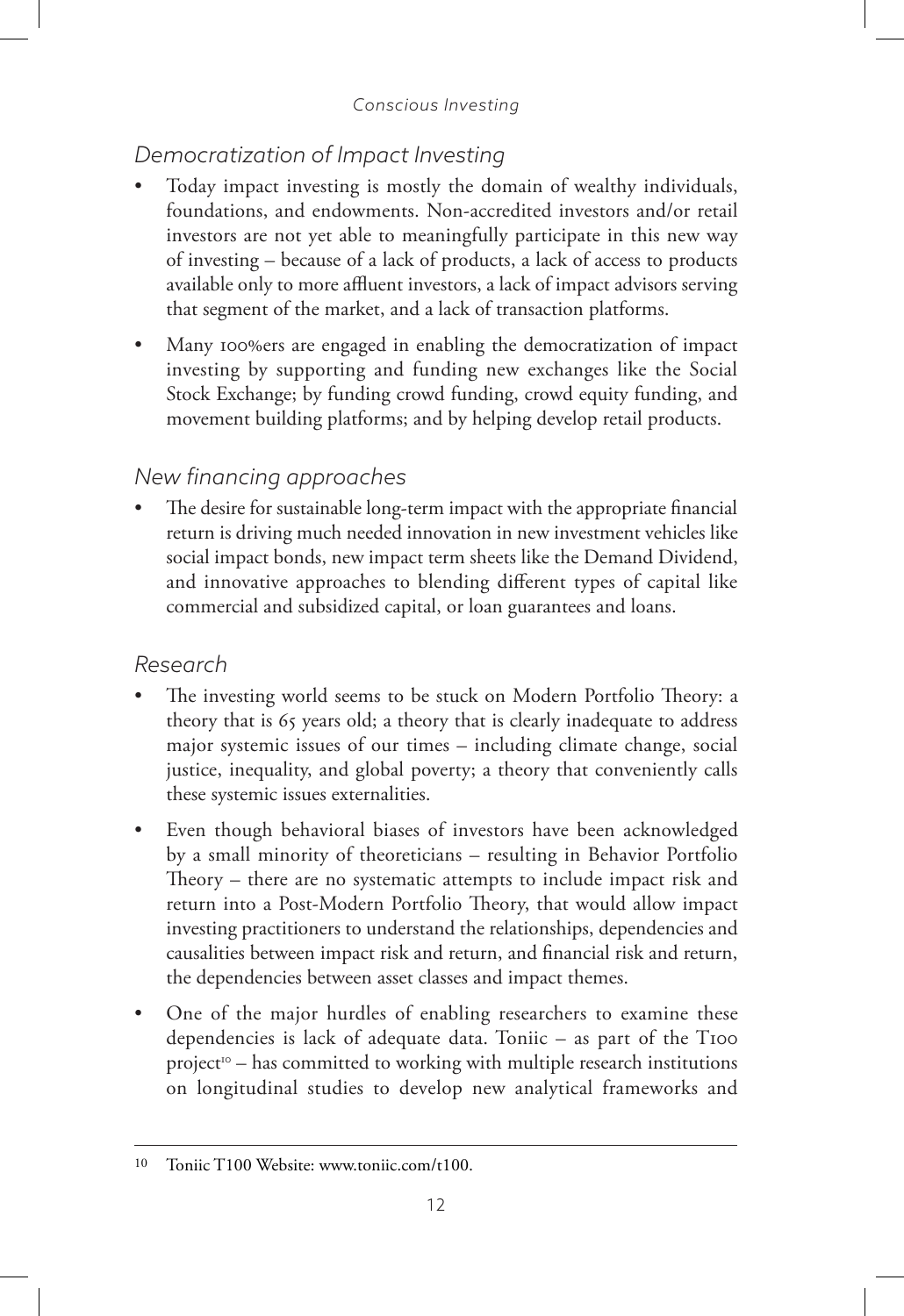mathematical models which integrate impact management into their core, thus helping the advancement of Modern Portfolio Theory.

This data will enable researchers to answer important questions like: How do private investors interpret, measure and communicate their impact? What are the implications for their behavior? What is the role of investment time horizons, perceived financial risks, perceived impact? How do these aspects interact and what behavior do they drive? How strategic are investors in deciding when and how they engage in either traditional investing, sustainable investing, impact investing, or philanthropy?

## *Mindfulness journey*

• All 100%ers have some kind of mindfulness practice, like meditation, yoga, reflection, or being in nature. They work on their 'inner' innovations, particularly as they relate to their intentions, awareness and consciousness. I explore the consciousness side of 100% impact in the next section in a deep dive into conscious investment principles.

# Conscious investment principles

Some principles of leading a conscious life are intention, awareness, and detachment from outcome. These are not new principles. They are – in fact – ancient principles that are part of the Vedanta, and have been written about by Deepak Chopra<sup>11</sup> and many others. I am reflecting on these principles in the context of conscious investing.

Even though I write about these principles as distinct and separate, they are interrelated and interwoven. We cannot independently consider one principle, and not the other.

Also note that these principles complement the regenerative principles that John Fullerton has been writing about.<sup>12</sup>

## Principle of intention

The principle of intention has been part of the definition of impact investing from the beginning. The impact investing world usually assumes that intention is coming from the brain, not the soul. Conscious investors are approaching this principle from an awareness/consciousness perspective.

<sup>11</sup> Deepak Chopra, *The Seven Spiritual Laws of Success* (1994).

<sup>12</sup> Capital Institute, John Fullerton, 'Regenerative Capitalism' (April 2015).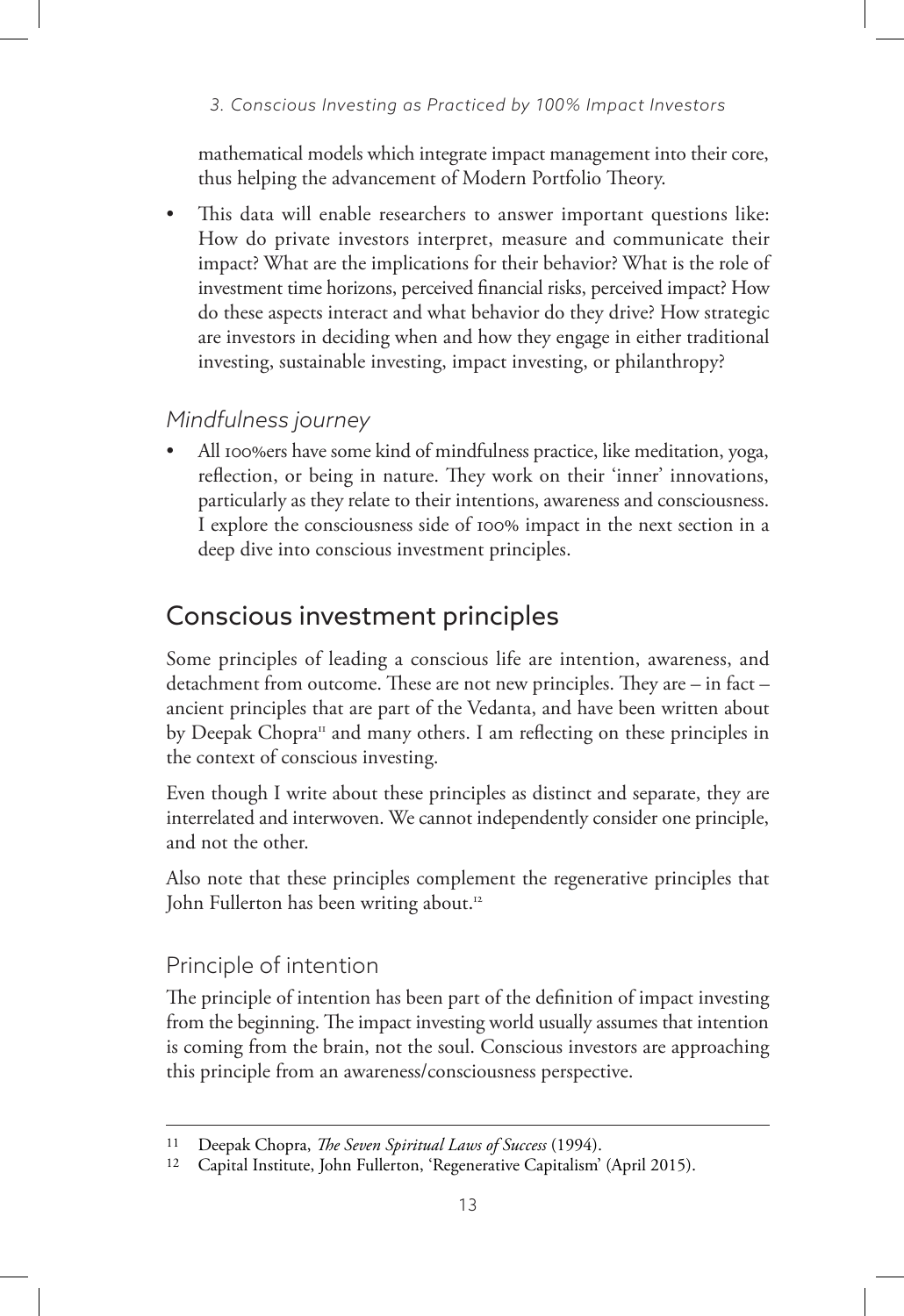It is not about 'what' we do but 'why' we do it. Becoming aware of your intention is important, since our intentions influence everything we do and influence the results that we get from all of our activities. The intention with which we undergo something influences how vastly different the results can be.

Intentions have infinite organizing power; they are orchestrating the activities of the universe. Inherent in all intentions are the mechanics for their fulfillment. The subtler the intentions, the more effortless and more powerful they become. As you bring your intentions and desires into conscious awareness, surrender the outcome to nature (also see principle of detachment from outcome).

Conscious investors align their intentions with the intentions of the beneficiaries of their investments and/or the product providers. Intention and attention go hand in hand: attention enlivens while intention transforms.

The Theory of Change subscribed to by Lisa and myself is that the financial system will have to change, and that we are taking part in enabling this transformation. About a decade ago, we intentionally identified two leverage points to help change the financial system: (1) Create a 100% impact portfolio with market rate returns and inspire others to do the same; and (2) help create an impact movement.

With our partner Sonen Capital<sup>13</sup> we are in the process of releasing the ten-year financial track record for KLF. This report shows that we have indeed met or beaten the industry benchmarks in almost all asset classes. We have not yet reported on private equity, as we are still in the J-curve.

Last year we released a comprehensive impact report with our partner New Philanthropy Capital<sup>14</sup> where we document the impact of our investments, as well as progress on our impact movement building activities.

When we articulated our intentions a few years ago, I hoped that we would be able to move the needle just a tiny bit with reference to changing the financial system. I have been humbled and inspired by the power of intentionality, as our story unfolds with so many co-creators and collaborators from around the world.

This journey has inspired us to set our next intention, which will probably also take a decade to play out: our intention of changing the benchmarking industry, creating a 100% thematic impact portfolio and changing Modern Portfolio Theory on the way.

*Let's hear from a couple of 100%ers:*

<sup>13</sup> Sonen Capital website: www.sonencapital.com.

<sup>14</sup> New Philanthropy Capital website: www.thinknpc.org.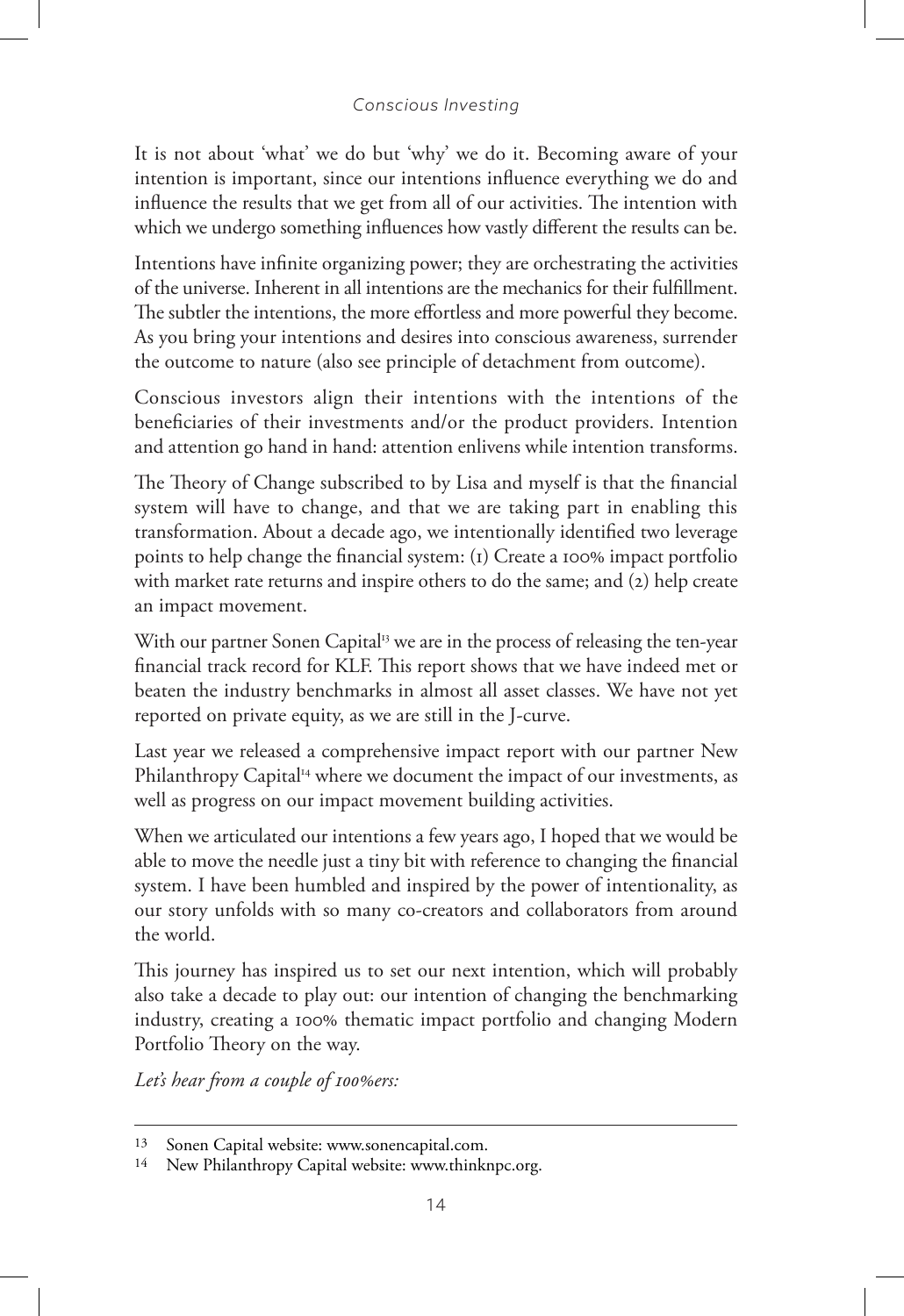### *Lital Slavin*

Growing up as an Israeli meant to be part of a new and growing country, a country built on the basis of genocide, with an internal conflict that is linked to our existence as a nation. As a child, I was only exposed to the local challenges with a notion that Israel does not have the luxury to deal with anything but its own challenges. Throughout my life I've searched for the purpose behind my existence and the meaning of it all.

After ten years of working in wealth management I decided to stop and explore. That's when I met Danny Almagor and Berry Liberman, 100%ers from Australia, who showed me the path to lead an impactful life. They have been my inspiration and still serve as my space for nourishment and growth. Through them I joined the 100% impact community at Toniic which enabled me to align my values with my capabilities and gifts, realizing my potential as a citizen of the world, not only a citizen of Israel.

My motivation and intention is to lead by example, guide individuals in making choices with their lives, show them it is safe to lead an impactful life and it's within their reach.

### *Carl Palmer*

I too am called to fulfill my purpose by making a meaningful contribution to the well-being of the world. I first pursued purpose through environmental non-profit work. Realizing that wouldn't be enough, I launched into conservation investing in the early 2000s. I moved from projects, to funds and now into systemic solutions, and my work shifted to focus on people, communities and nature. Now I help investors, donors, community leaders and landowners be their best selves and achieve their purpose and their vision for their capital, communities and landscapes. I have become ever more completely myself through conscious practice, and my investing and philanthropic work has become more and more whole-hearted and spiritual. What I do with my capital, and what I help others do with theirs, is a key expression of who I am and why I am here. For if we are to create the world we want to pass along to our kids, we need our capital to serve and be a reflection of our best selves. I am profoundly grateful to be on this journey, for the gifts of consciousness it has given me, and for this merry band of conscious investors I call friends and loved ones.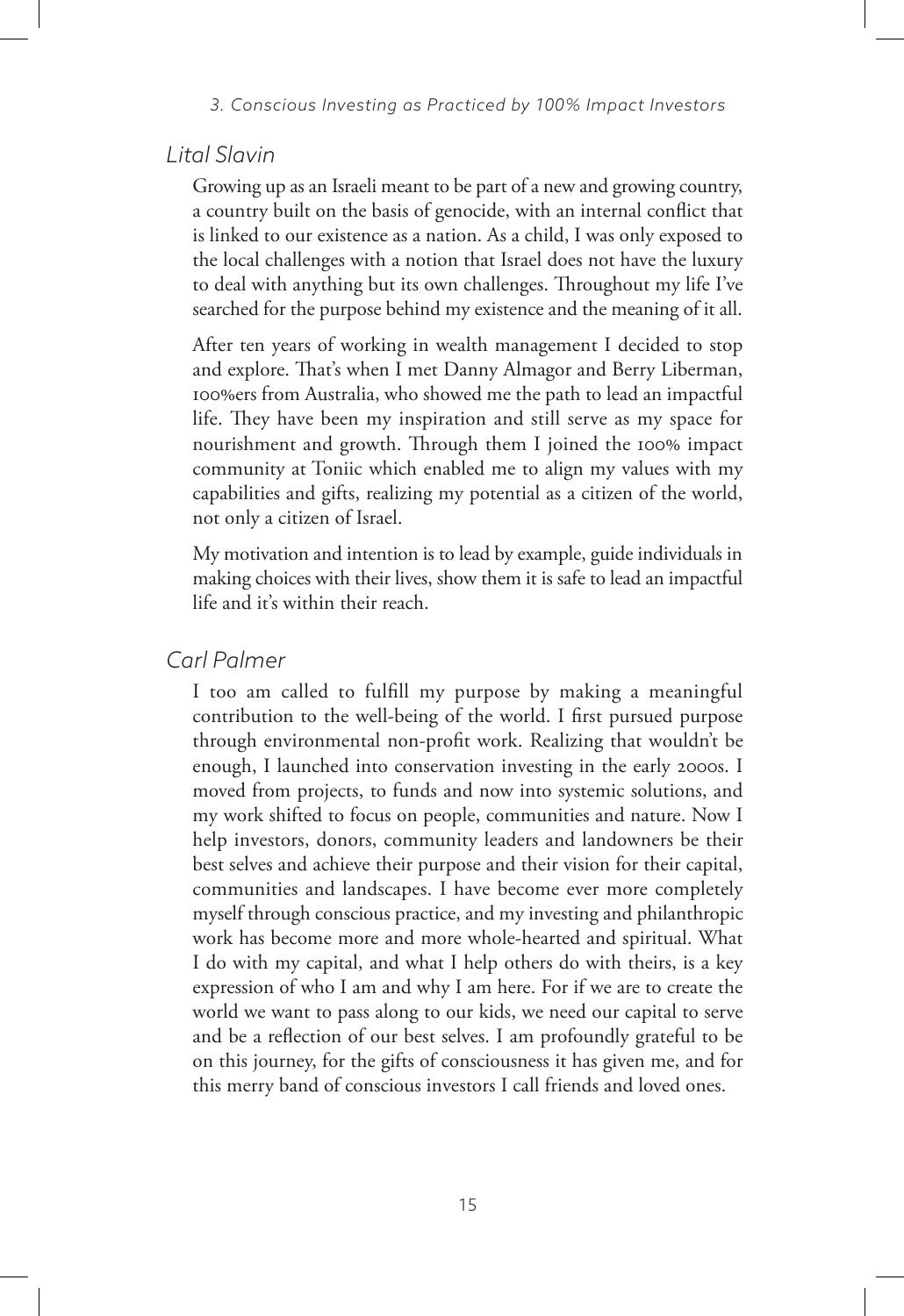## Principle of consciousness and awareness

Conscious investors draw upon a clear inner purpose for their inspiration, focus, and strength. These investors are profoundly connected to their mission in life, to humanity, and all of life. To them, investing is an extension of their life's calling. Many of the 100%ers have a spiritual practice, and for them their investment activities are simply an expression of that practice.

Conscious investors are rarely constrained by their beliefs or mental models. This freedom gives them a powerful capacity to rapidly and radically shift their opinion, actions, and even the design of their investment strategies (also see principle of detachment from outcome).

Conscious investors ground themselves in transpersonal – even spiritual – meaning when they invest. They design and engage in transformational change initiatives from a place of deep connection with themselves, the people they invest in, the broader world, and – for some – with consciousness itself [7].

While conscious investors do rationally think through things, they complement logic with intuition. By using intuition, they are able to deliver better results, their strategies are easier to execute, and the process of investing becomes more inspiring.

Conscious investors are keenly aware of what is happening with other people and the environment. They establish their awareness in defenselessness. They do not waste their energy defending their point of view or attempting to convince others. They remain open to all points of view without rigidly attaching themselves to any one of them.

I am so grateful for having had the courage to step off the Silicon Valley treadmill to explore a deeper mindfulness practice and to re-imagine the impact of my life and our lives as a couple. It took some time for me to discover and understand the purpose of my life and I am thankful for the progress, yet I still feel like I am only at the beginning.

I continue to explore the depth of my values:

- *Integrity*: I follow my path toward the highest expression of my own nature – and toward the fulfillment of my responsibilities to myself, to others, to society, and to the planet.
- *Courage*: I have the courage to act with the utmost integrity in the moments of choice.
- *Joy and awareness*: I experience a deep sense of joy and cultivate awareness by acknowledging and celebrating the transcendent mystery that underlies our existence.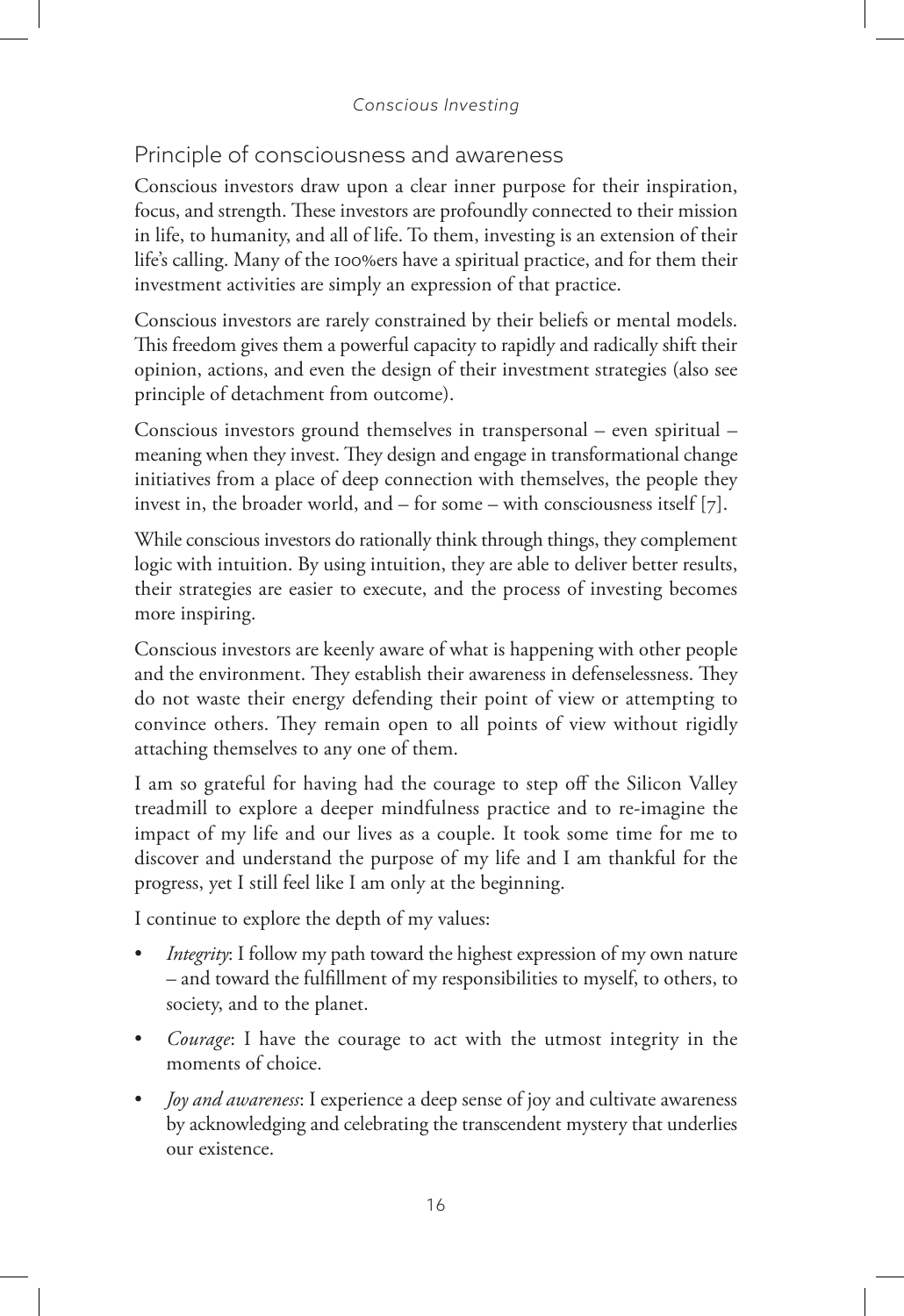I am working on increasing my capacity for compassion, heightened awareness, equanimity and flow in humble service to humanity and the planet. I am particularly excited about the possibilities of doing this together with a global community of conscious investors.

### *Let's hear from a couple of 100%ers:*

### *Brent Kessel*

Consciousness and awareness means paying attention to truth, even when that observation may be threatening to our ego identity. The quieter the mind becomes, the more we realize how interconnected we are with everyone and everything, that we couldn't have the life we have without the involvement of millions of other beings. Every action has an effect. Interconnectedness is endless.

We may know this, and yet we likely say "Oh, that's cool" and then move on. But if we remain curious about all types of interconnectedness, it motivates compassion and the obviousness of investing in each other. Then we look for where our capital can reap the most reward and provide the most benefit.

I believe that if Buddha were alive as a layperson today, he'd be an impact investor. Deploying capital in impactful ways is a tremendous way to free sentient beings from suffering. The more conscious and aware we become, the more this motivation naturally arises. It seeks expression, especially once we realize we don't have to sacrifice security or life enjoyment to invest this way.

### *Gino Borges*

My path towards greater awareness has really been a process of deepening sensitivity. I was fortunate enough to begin my life on a dairy farm, growing up mostly outdoors under the wide-open skies of Northern California. Those long days spent on a backdrop of rolling hills and a variety of animals helped anchor me to nature and all of her silent gifts. Gifts that continue to guide me in my work today – be it at home, in my office, or out in the forest. It's a gentle eye, a compassionate sense of unity, and an unending curiosity and awe of it all.

My discovery of Toniic's 100% league was fortuitous and welcomed. Having a venue to align, connect, share, and collaborate with other purpose-driven investors has been inspiring. I joined 100% out of a sincere pursuit of embodying 100% of my own capacity to offer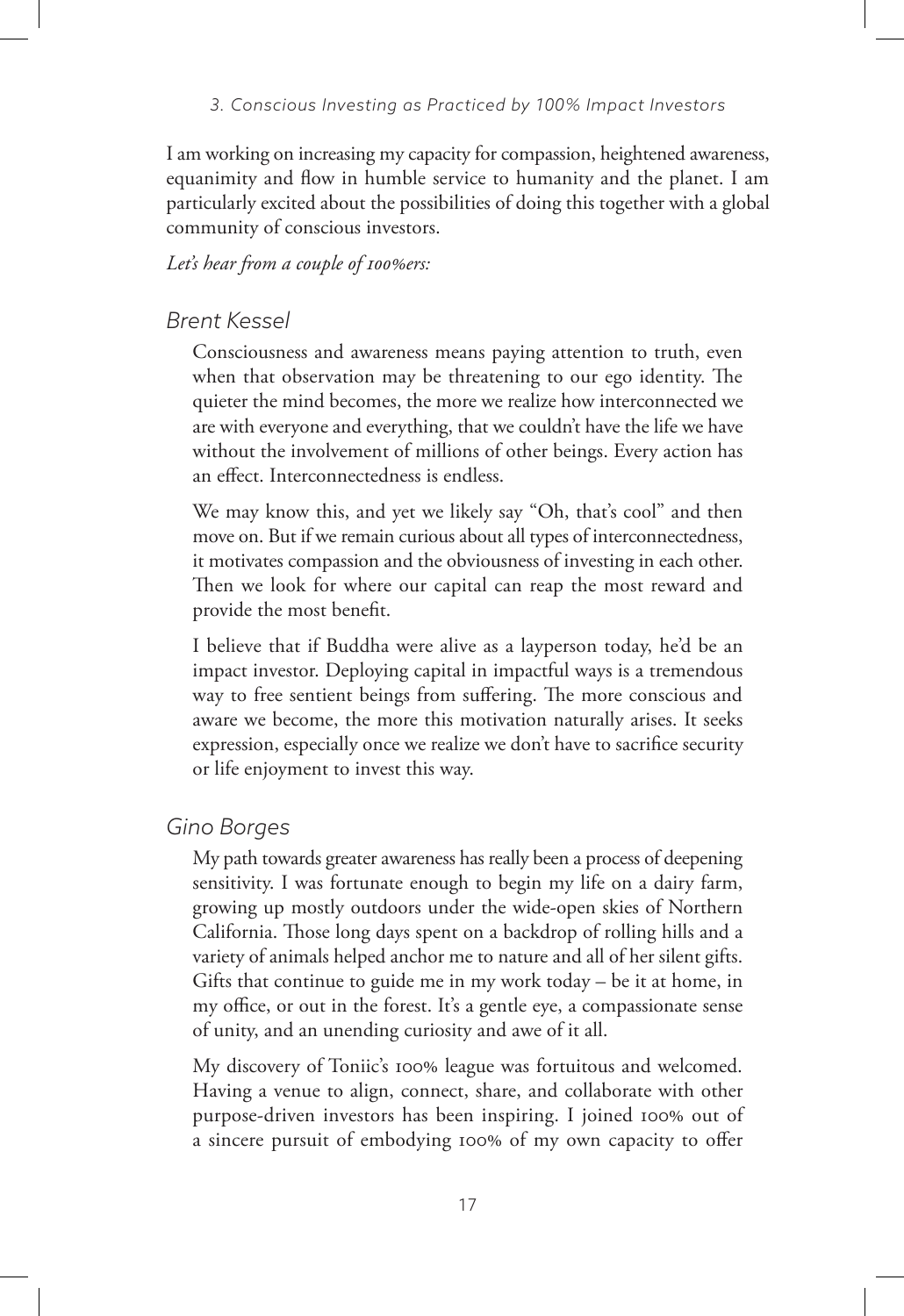whatever impact I can. To have a handful of sensitive and self-reflective people in one room is always powerful. To have their focus be on how they can use their resources (both inner and outer) to improve the world is remarkable. It's a rare gift, and I'm glad to a part of it.

## Principle of detachment from outcome

Many investors and philanthropists get attached to the intended outcomes of their investments and grants. Getting attached to a particular outcome prevents you from seeing other potential outcomes, thereby severely limiting your choices, results and impact. In order to acquire something in this world, you have to relinquish your attachment to it. This does not mean you give up the intention to fulfill your desire – you simply give up your attachment to the outcome. Attachment is based on fear and insecurity.

Systemic change requires experimentation. If you are too attached to a particular systemic outcome, you will not be able to adapt your strategy as the context shifts. Conscious investors might launch lots of experiments and pilot projects to figure out what works and what doesn't, what sticks and what is rejected. They might alter their strategy based upon this information, and repeat the process. They aren't wedded to the 'right way' of doing things, but committed to finding a 'workable way' that gets them closer to their intended outcomes.

Detachment from outcome requires being open to what is happening rather than trying to control how things unfold. When you commit to detachment you have to accept uncertainty. Uncertainty and ambiguity become allies that help you become increasingly more creative, productive, and impactful.

During my years as a Silicon Valley Technology Executive I thought that I was in control of the outcomes of my business decisions and actions. The whole system is set up to reinforce that illusion. For successful managers, it might even be harder to let go of that notion than for many others. After I quit my job, the first thing I did was to develop a business plan for the rest of my life – of course with clearly articulated outcomes.

Fortunately, I soon began experimenting with letting go, intentionality, and bigger awareness, and wonderful things started to happen. I remember writing down this reflective note a couple of years after I quit: "All of these great things happened that I did not even plan for." That's when I started understanding the power of intention and detachment from outcome.

Deepak taught me this mantra, which served me well: "My actions are blissfully free from attachment to outcome." I have learned to trust my intuition, not to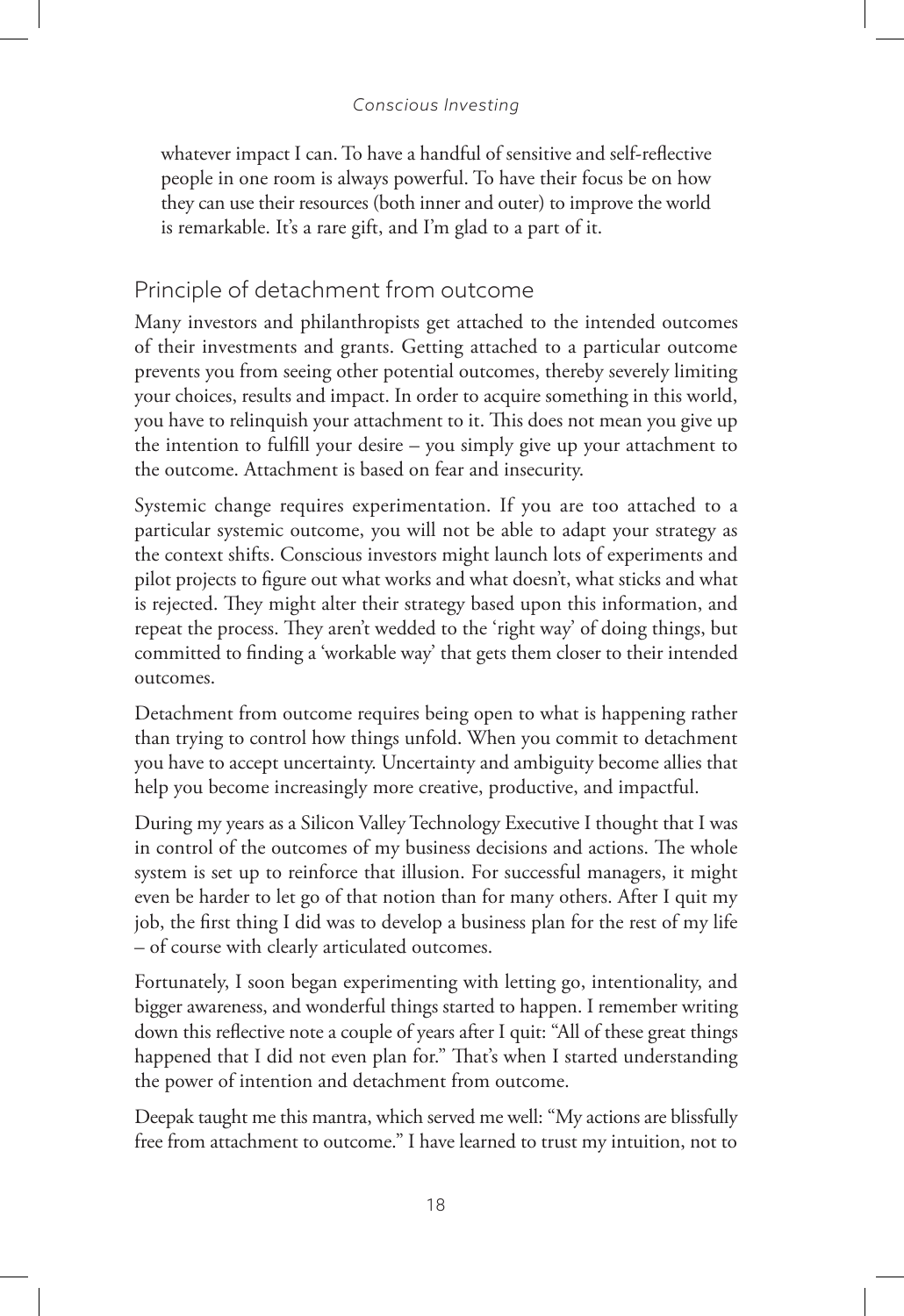judge perceived opportunity costs, and to improvise based on circumstances – all resulting in powerful impact that I would not have been able to imagine and plan by myself.

Let me summarize the three principles: have clarity of intent; get your ego out of the way; detach from the outcomes; surrender the intention and let it go; go back to awareness and observe how everything unfolds; adjust and repeat as necessary.

### *Let's hear from a couple of 100%ers:*

### *Berry Liberman and Danny Almagor*

We have lived a passionate journey committed to investing 100% of our money, energy, resources and skills into triple bottom line businesses and projects. Our efforts are founded on the belief that money is energy and can be used as a powerful tool for positive change. We have spent our entire adult lives both proving the viability of the financial model and affecting communities and the planet in regenerative and sustainable ways. Even though we have a vision of what we are trying to achieve, we cannot control the outcomes, and therefore must honour our personal journey and our limitations by doing the best we can whilst nourishing our physical and spiritual selves along the road. The more you do, the more you realise there is to do. The cycle of activist investing can become exhausting. Climate change, social division, peace, inequity – all of which are the result of broken systems and fractured thinking, weigh heavily on our hearts. Even using words like 'heart' and 'spirit' in the same sentence as investing and finance feels somehow incongruous, yet it fundamentally isn't. We believe that by aligning our authentic selves with our work makes both the work, and our own lives, much richer and meaningful.

## *Stef van Dongen*

I am founder/president of Enviu, a Social Enterprise Group based in the Netherlands and founder of Impact Driven, an enterprise that co-creates partnerships for system change. With Enviu, we co-found social enterprises that drive the development of Markets for Good. We basically fall in love with a market failure that creates large social and environmental damage, not with a specific solution. An example is the creation of a global market for micro pensions. The purpose of setting a high ambition is to create a mindset and to provide guidance for the team to set priorities. Often the solutions to realize our ambition are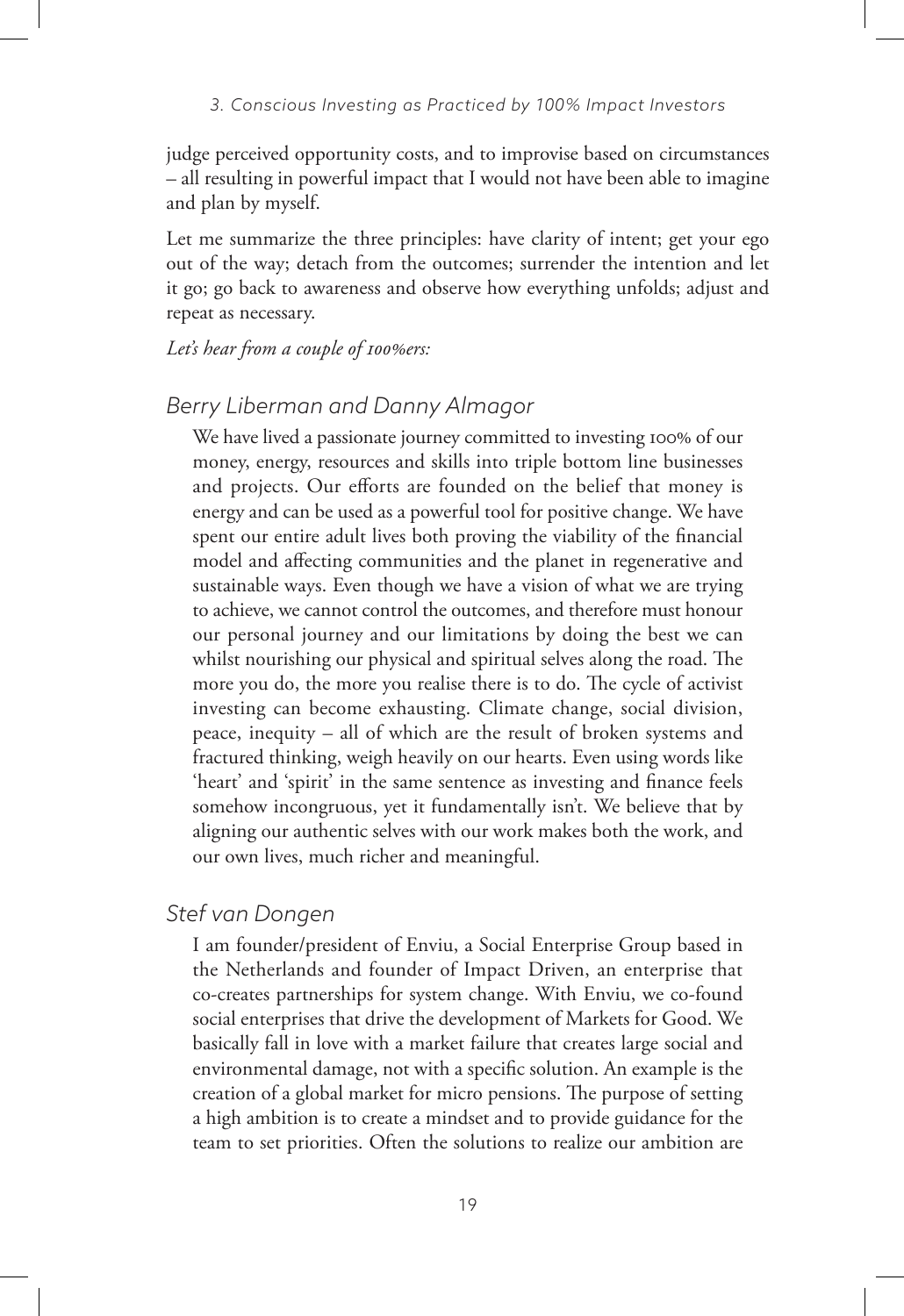unclear and are changing over time, and that's perfectly fine. We create testing loops and pilots to see what works and pivot our solutions over time. In Ghana, we have been working for four years to create a Micro Pension product, favorable market conditions for other micropension funds to start co-developing the market with us, a regulatory framework, knowledge about the market and customer awareness. This year we aim to welcome our 100,000th customer, and in five years' time we aim to break even.

## Conclusion

The current structural crisis of the financial system has become systemic as we approach the ecological limits because of capitalism's collateral damage and human-induced environmental change. Achieving ecological equilibrium and an environment favorable to life is incompatible with the financial system's expansive and destructive logic that has only one thing inscribed on its soul: endless accumulation. Rather than restructuring the financial system, it is time to transcend it by moving positive environmental and social impact into the center, by enabling consciousness and awareness play a fundamental role.

100% Impact Investors are part of a nascent movement that has systemic change of the financial system at its core. It is important for the financial industry to embrace Environmental, Social and Governance (ESG) criteria; and it is important for the financial industry to embrace the Sustainable Development Goals (SDG); yet these efforts are not sufficient to change the financial system into one that has positive impact at its core as they don't recognize the roles of international architectures, processes and context, that hinder their attainment. Nor do they recognize the role of intention, consciousness and awareness of the players.

In order to change the financial system, system transformation has to go hand in hand with human transformation. As conscious capitalism grows, so too must consciousness. May the ancient principles of intentionality, consciousness and awareness, and detachment from outcome serve as guideposts during this transformation.

Let me end with Abraham Lincoln's words: "The secret of change is to focus all of your energy, not on fighting the old, but on building the new." We have it within us to create an unprecedented flourishing of humanity and nature. Let us together imagine and co-create that future.